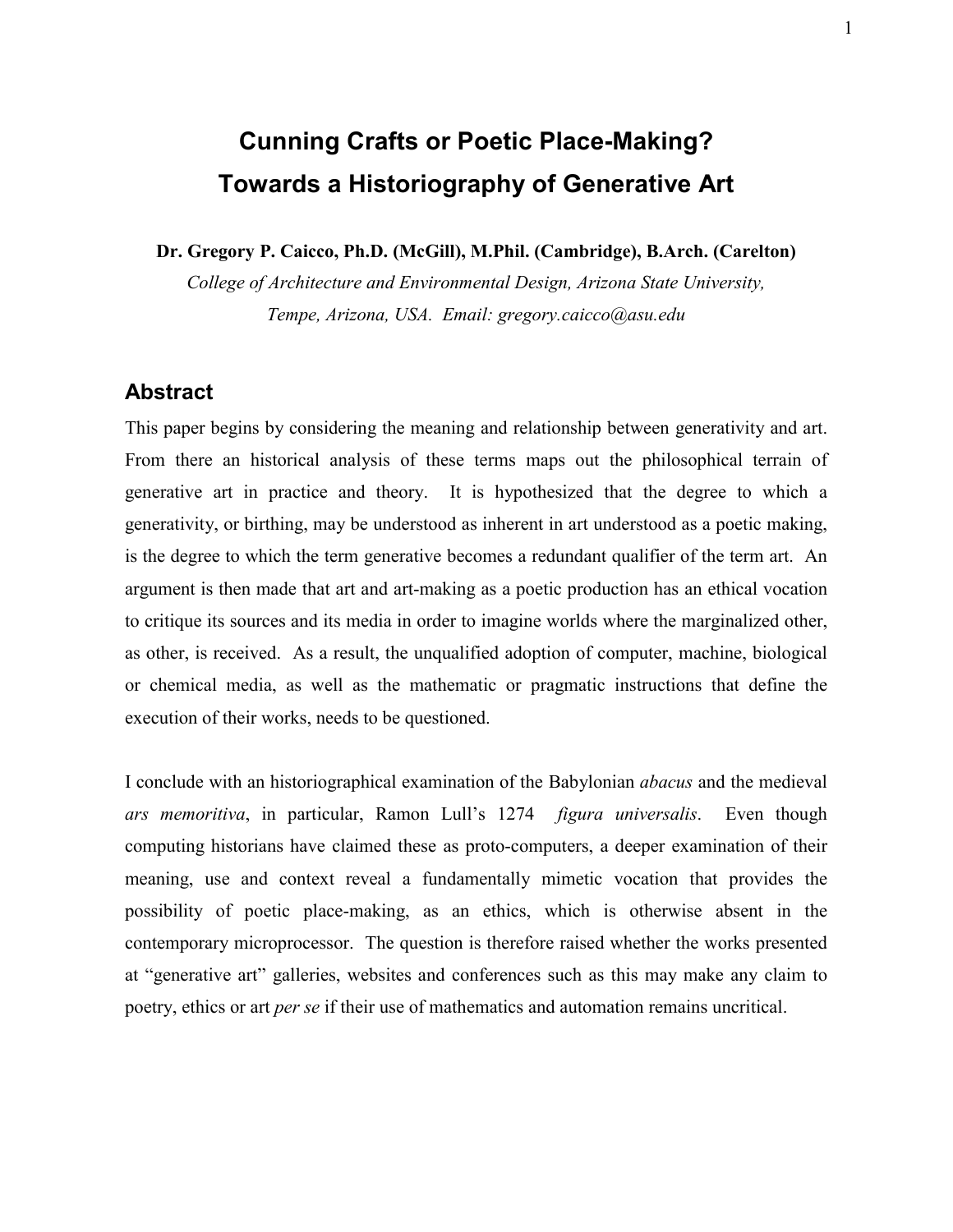#### **Paper**

*If controversies were to arise, there would be no more need of disputation between two philosophers than between two accountants. For it would suffice to take their pencils in their hands, and say to each other: Let us calculate.*

—Gottfried von Leibniz, *Dissertio de Arte Combinatoria*, 1666.

What is generative art? That is, what do we mean when we use the word generative, and how does it qualify the word art? The English word *generative* first appeared in the 14<sup>th</sup> c. but can be traced back to the Proto-Indo-European root, *gen-*. This root word has five key derivatives: 1. *gen-es-*, meaning a birth, a family, a tribe, a race, as in the Latin word *genus,* the Greek *genos*, and the English words generate, general, gene, genocide; 2. *gen-yo-,* meaning an inborn or innate quality associated with the divinities, as in the words genius, genial or engine; 3. *gen-*, meaning born-in-a-place or indi*gen*ous; 4. *gen-wo-*, meaning native, genuine; and 5. *gen-men-*, meaning germ, germane as in the Latin word *germen* meaning shoot, bud, or embryo. Together *gen-* and all that may be termed "generative" may be understood as that which germinates, births or reproduces through a mysterious innate quality that begins, necessarily, in a particular place.[1]

That being said, the question immediately arises how generative qualifies the word art. In the current Western context, art may be understood through its Latin relative *ars* where a poetics, a "harmonic reason" guides a skill or craft to achieve an ordering or "fitting-together". Poetics, here, may be understood through Plato as the making visible or bringing into existence of what is otherwise invisible or non-existing, and through Aristotle as any productive activity having an end or value beyond itself.[2] Plato, here, set *poiesis* outside philosophical *logos* as a form of divine "inspiration" or "enthusiasm" (*entheos*, meaning "full of the god").[3] Aristotle placed both *poiesis*, understood as artistic production of everything from poetry to architecture, and *praxis*, or ethical action, outside *theoria*, since the former two were both more provisional, tentative and more informed by the trial-and-error, hit-andmiss contexts of lived experience and example. It is worth noting that Plato and Aristotle both refer to Herodotus' earlier use of the term *poiesis* to refer to the making or birthing of Greek culture, as demonstrated by Hesiod and Homer through their making of stories about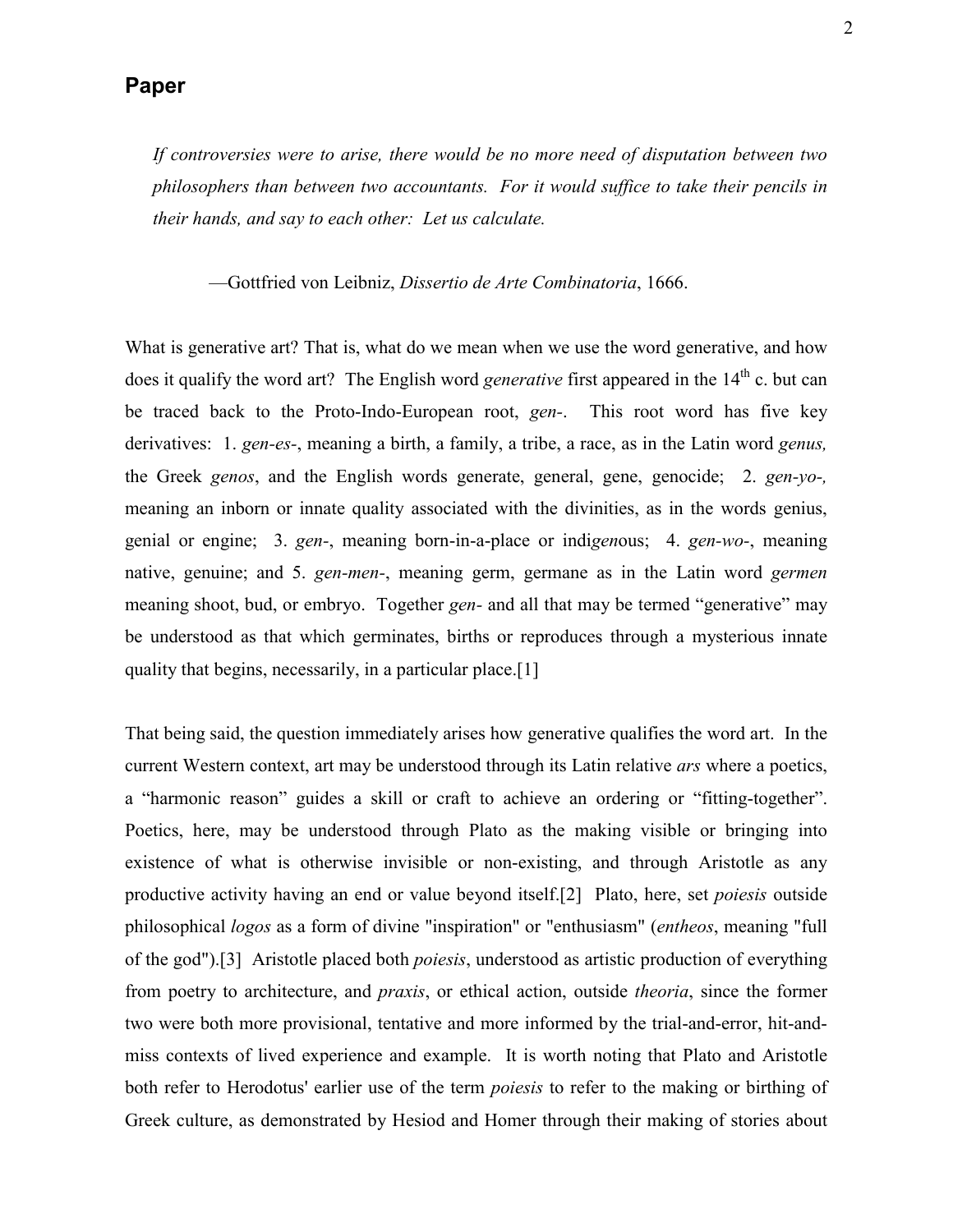the birth, names, characters and actions of the gods.[4] The birthing that is circumscribed by poetry may be said to have an ethical vocation to seek a place to "let-dwell"—as understood by the Greek word *ethos*—thus inviting rather than defining a place for the mystery of another's "otherness".[5] Indeed, ethics for Aristotle was the *telos*, the final cause or end, of poetical production: *praxis* requires *poiesis* in order to show itself as ethical action.

The poetics of art seeks an economy of words or symbols to express a surplus of meaning. And the crucible wherein a poem fires, smelts and purifies experience is the metaphor.[6] According to the philosopher Paul Ricoeur, a metaphor, such as "the sky is crying", brings a verbial motion to the noun *sky* by substituting for absent but available ordinary words, such as, "the sky is overcast and raining".[7] The movement that a metaphor generates is the oscillation between two qualitatively different things—a vast sky and a sobbing face—that can happen in a single phrase. If ethics may be understood as the permission for an imagined ideal to interact with, if not substitute for, the real, then metaphor mimics that operation. In both ethics and poetry, the ideal and the real can mysteriously coexist, however uncomfortably, in one place.[8] Poetics, in Ricoeur's understanding, proposes to the imagination "thought experiments" which can link together ethical aspects of what is said. Our "free imaginative play" with the myths, dreams, fictions, metaphors and narratives of our culture enables us to make a habit of the virtues shared by that culture.[9] Mythopoeic imagination allows for the ethical and poetical envisioning of future communities of justice, of "worlds otherwise."[10]

In sum, once the skill or craft of art is poetically infused, the verbial generativity of the metaphor is already germinating, birthing or reproducing an ethical relationship to the other that can only begin through a "letting-dwell" or place-making. "Generative" as a descriptor of art, therefore, repeats what is already innate in the term art, making "generative art" a redundant term. And yet this conference, dedicated to "generative art" is in its  $3<sup>rd</sup>$  year, and the artistic works produced have only increased in number since this time. These works are typically automated by the use of a machine or computer, or by using mathematic or pragmatic instructions to define the rules of execution. Computing, in its essence, however, is not about generativity but teleology. Indeed, the word computer is derived from the Latin word *computo*, meaning to reckon, add up or sum up. Its operation is *putare*, meaning to think over, reflect, or consider, as well as to prune, clean, or settle an account. All these words share the Proto-Indo-European stem *peu-* meaning to cut, strike or stamp.[11] Together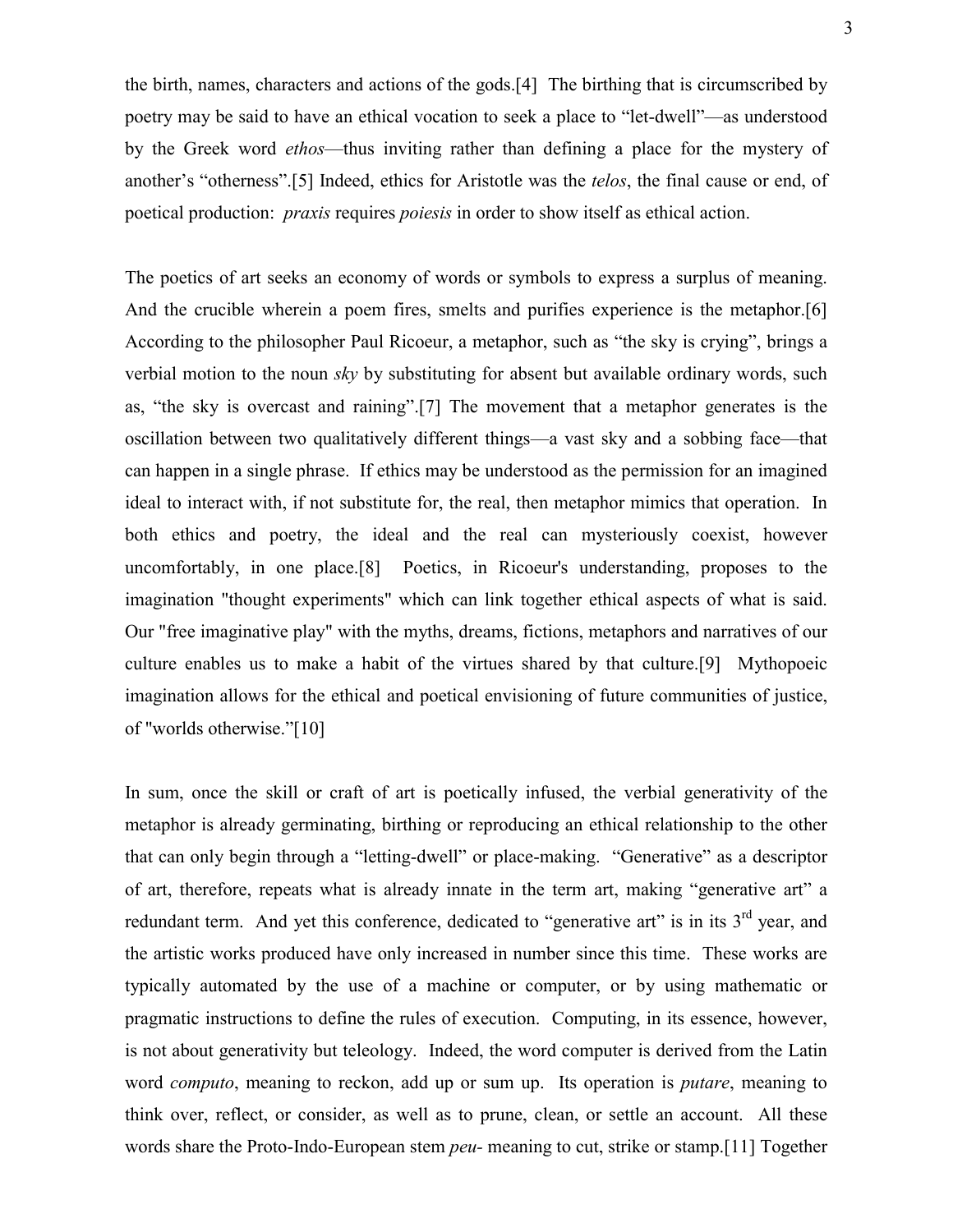we may conclude that computing is an operation, akin to thinking, that ends in a definite sum or striking conclusion. Thus, computing, by nature is teleological: its essence is defined by its ends or results. If generative art is a redundant term, generative computing is an oxymoron: generativity is about birthing and reproduction, computing is about ending and summing up.

Only if we consider the word generative less as a adjective or qualifier and more as an amplifier of the word art, can we begin to make sense of this term in our context. That is, art which is generative emphasizes *the way* it gives birth: its *techne*, technique or technology of procreation. Doing so, however, demands a critical consideration of the issues at stake: in its original Greek meaning, *techne* was considered only one part of *techne-poietike*, the product of divine craftsmanship. *Techne'*s counterpart, *poiesis*, or poetry, and *tyche*, or chance, found their source in *mimesis*: that is, in creative imitation in order to re-enact of the elementary order of the world.[12] *Mimesis* sought to balance the ever-fragile harmony of the cosmos to reveal its mystery through the ritual of dance, music, and the rhythmic process of making itself. Early on in Greek culture, however, *techne-poietike* began to be severed. *Techne* became emancipated from intuitive making, as a practical "cunning" knowledge able to teach something general about objects and tasks, without reference to the things themselves, their placement or place. As emancipated knowledge it carried the awesome and dangerous power of ideas which may cease to refer to things and places.[13] *Techne* carried the possibility of unstoppable destruction. According to Greek mythology, ethical responsibility always remained in the hands of the gods. However, once fire was stolen from them by Prometheus- -the archetypal "cunning" craftsman--the ethical burden lay with mortals. The weight of this burden was so great, however, that the fate of Prometheus--to be chained to a cliff where the vultures could tear at his eternally regenerating liver—stands as a reminder to all humans who wish to dispense with the ethical responsibility of poetic action.<sup>[14]</sup>

In practice, the complete emancipation of *techne* from *poiesis*, however, was a long process in the West. Despite what computer historians claim, the Babylonian abacus of three millennia ago, still in wide use today, was less an early form of the modern computer than a memory-helper. The word *abacus* is the Latin derivative of *abak*, *abhaq* or *abax*, meaning "sand" in Phoenician, Hebrew and Greek respectively.[15] It was into sand, spread on a flat stone, that finger marks could make impressions and order those marks into an understandable or "memorable" pattern. Just as the ancient "digging stick" was a necessary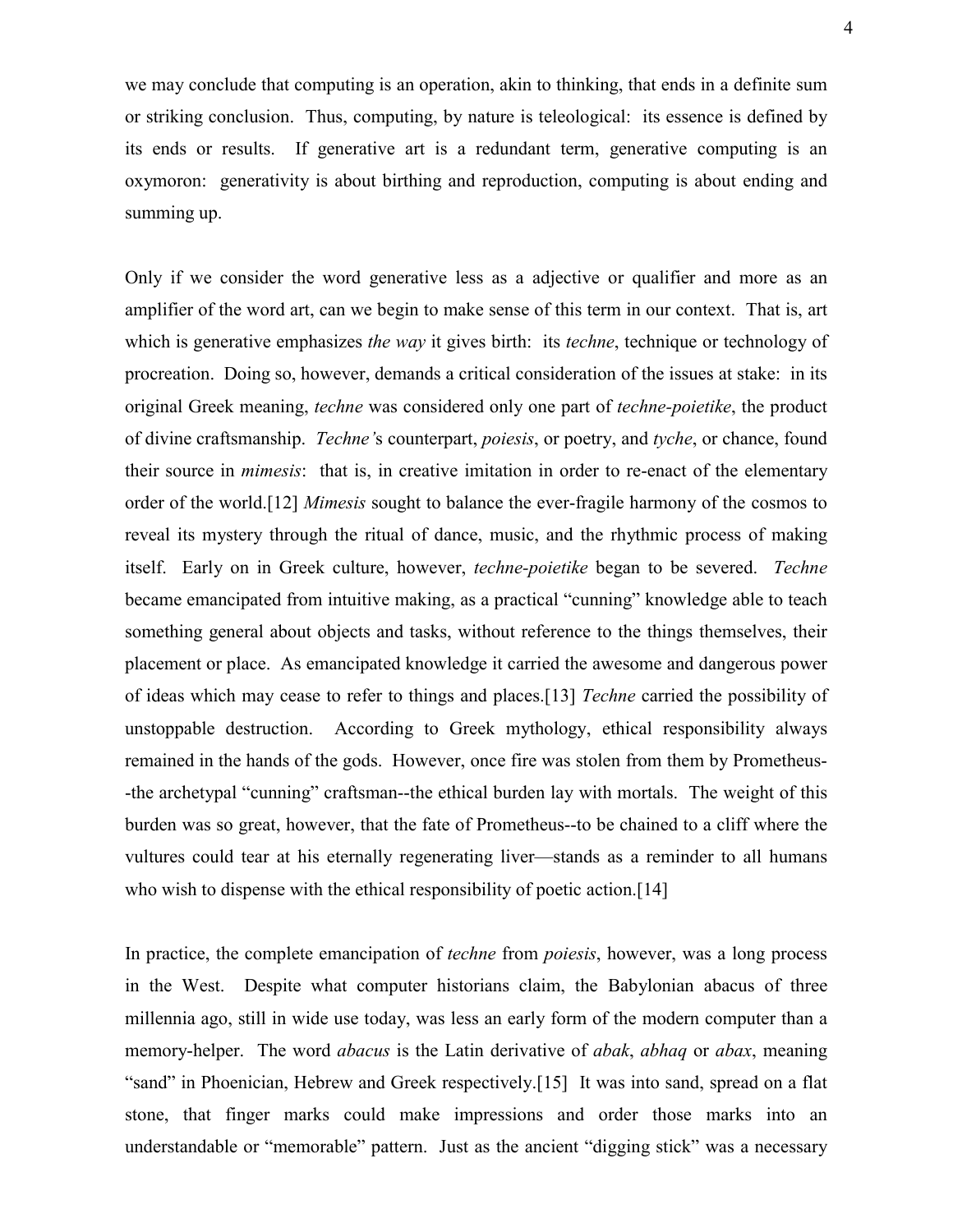metaphor for what was produced by its use, so the sand of the abacus was a metaphor for memory itself. Etymologists have traced the English word 'memory' back to a single Proto-Indo-European root *(s)mer-*, whose meaning was cultivated in an intricate pattern of musical and visual imagery.[16] Its grammatical structure offers three striking images: the first of something folding back upon itself meaning "to mourn"; the second relates to the Old High German *smero*, the inner essence, the flow of the body in breath and blood, the *sme*ar of a healing salve; and the third meaning "to receive a share of something", a *me*rit, a portion. Together these images attest to the concrete rather than abstract notion of reflection: the deep waters of time smash against the rocky shores of a crisis, and as the flow folds back over itself, it returns over and over to the smooth jagged edges, calming the crisis with the meditative balm of its rhythm over a sandy shore.[17] The undifferentiated sands of the abacus are the flow out of which memory is marked. After quick fingers (digits) have marked out their series of events and calculated their conclusions, the sands would be smoothed out again and calmed. All subsequent calculations, like all previous ones, disappear into the same sands. The abacus seems to respect a fundamentally cyclical cosmology where its calculations represent a "linear hiccup" in the general swirl and flow of events. In modernity, however, the terms become reversed: the "irrational" flow of life is a stick in the spokes of linear time of efficiency and production.

Consider another early "computer", according to historians, Ramon Lull's *figura universalis* of 1274. As published in his *Ars magna*, Lull invented the idea of a set of up to fourteen concentric discs, each revolving within the next.[18] The edges of the discs were imprinted with letters and symbols, which, when aligned, would combine together to produce ideas able to be quickly cross-referenced.[19] But before we rush to call this a computer, let's consider the context of its production. Lull's *figura universalis* was depicted by Lull for memorization: it was to exist in the imagination only. As such, it stands within a long tradition of "memory palaces" created by poets and orators for the rapid memorization, retention and retrieval of enormous amounts of data. By the time of Lull, the *ars memoritiva* was, according to Mary Carruthers, considered the principle and aim of medieval education, such that without it any development of character, ethics if not sainthood would be impossible.[20] According to the  $12<sup>th</sup>$  century historian of pedagogy, Hugh of St. Victor, a sensual, intense and contextualized concentration was the cornerstone of memory work.[21] A pupil's first lesson, for example, was how to remember a verse from the Psalms in its unique visual context: its exact position on the page, the colour of its initial, the lines above,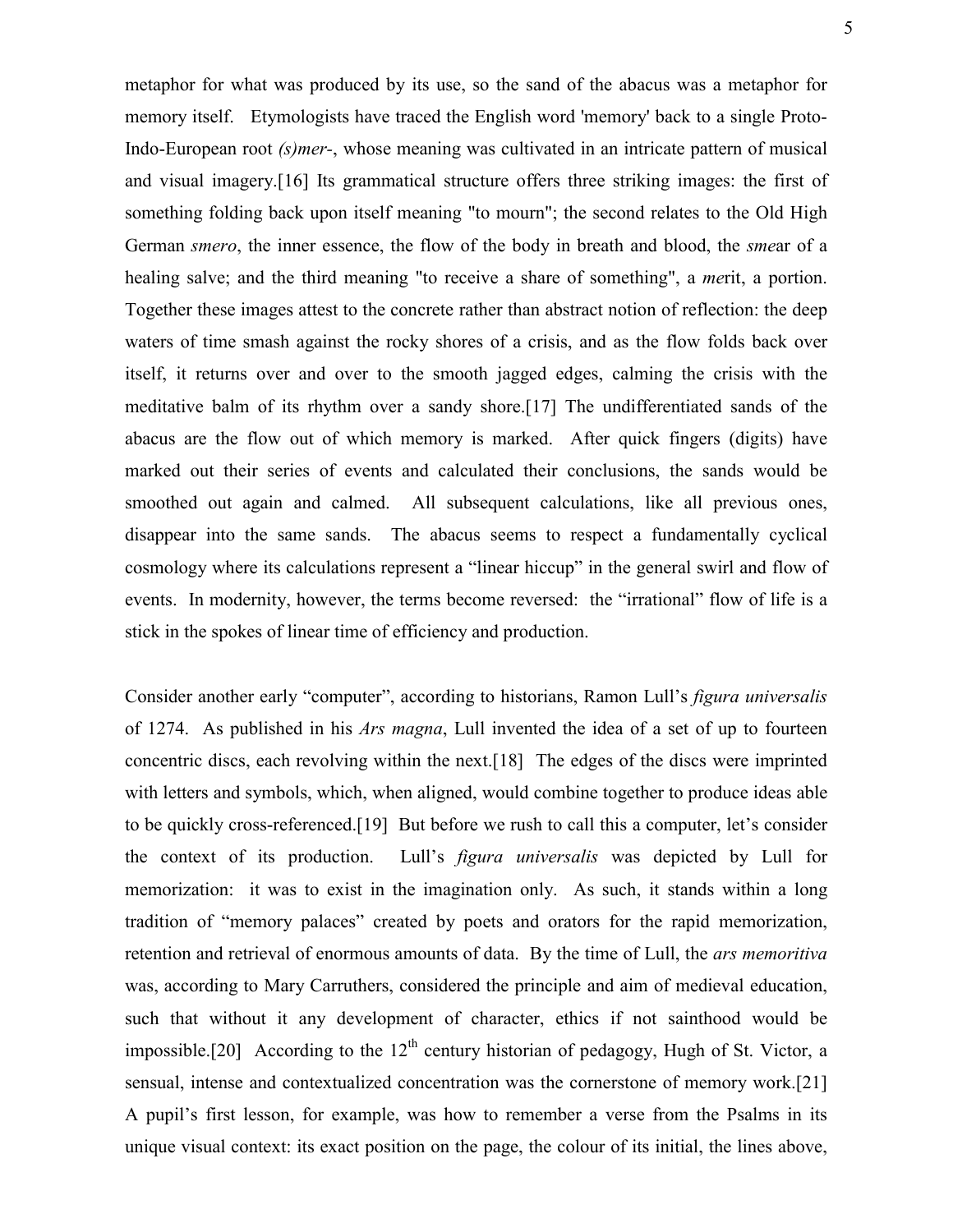below and beside it. But one did not stop there; the context extended to the specific day, hour, classroom, weather or anything that could jog the mind of the unique occasion when it was first committed to memory.[22] Together with singing the verse silently, and smelling and tasting the imagery it evoked, each verse was to be received in an interior sensual synthesis.[23] Within Hugh's genealogy of time the students continually had to find their unique place: a psalm's praises and laments became their own, its characters sitting next to them, and its setting, their monastery.[24]

But in order to progress from the maxims or Psalms to memorizing the Bible proper, the pupil, according to Hugh, would need to learn more advanced mnemonic skills. This involved the practice of dividing a text into manageable pieces--usually about seven words or bits of information--and keying these chunks according to a series such as the Latin or Greek alphabet, numbers, animals of the bestiary, the zodiac, a calendar or a combination of these.[25] The pupil is advised to leave plenty of space in this memory lexicon for digression or addition and to imagine the area evenly lit so that every item can be clearly seen. Once the sections are addressed and filed, the student is able to both cross-reference the information and re-combine the text in order to meditate on a theme or fashion a composition.

Lull's *figura universalis* is a typical example of Hugh's "memory palace": as circles turn within circles, it was a Kabalistic metaphor for the union of all symbols, letters, languages and faiths into one God. Even though Lull was convinced that his *Ars magna* would be a helpful missionary device for convincing Jews and Moslems of the unity of all faiths, it was primarily a vehicle for contemplation and ethics. From Homer to Ramon Lull, the medieval *ars memortiva* was primarily generative: it gave birth to the oscillation and flow of metaphors where the "coincidence of opposites" was not a problem to be solved but to be continually returned to. Its teleology may be ethics, but the mystery of a thing, its placement and the place where ethics is ultimately acted out, is never sacrificed, but folded into the equation.

From the Babylonian abacus and Lull's *figura universalis* to Charles Babbage's steampowered *Difference Engine* of 1822 or the microprocessor of the late twentieth century, an historical, critical and poetic context of these media demand interpretation. To the degree that a careful examination of the presuppositions of computing and the *wunderwerk* of memory, place and metaphor is embraced, could one begin to consider the work presented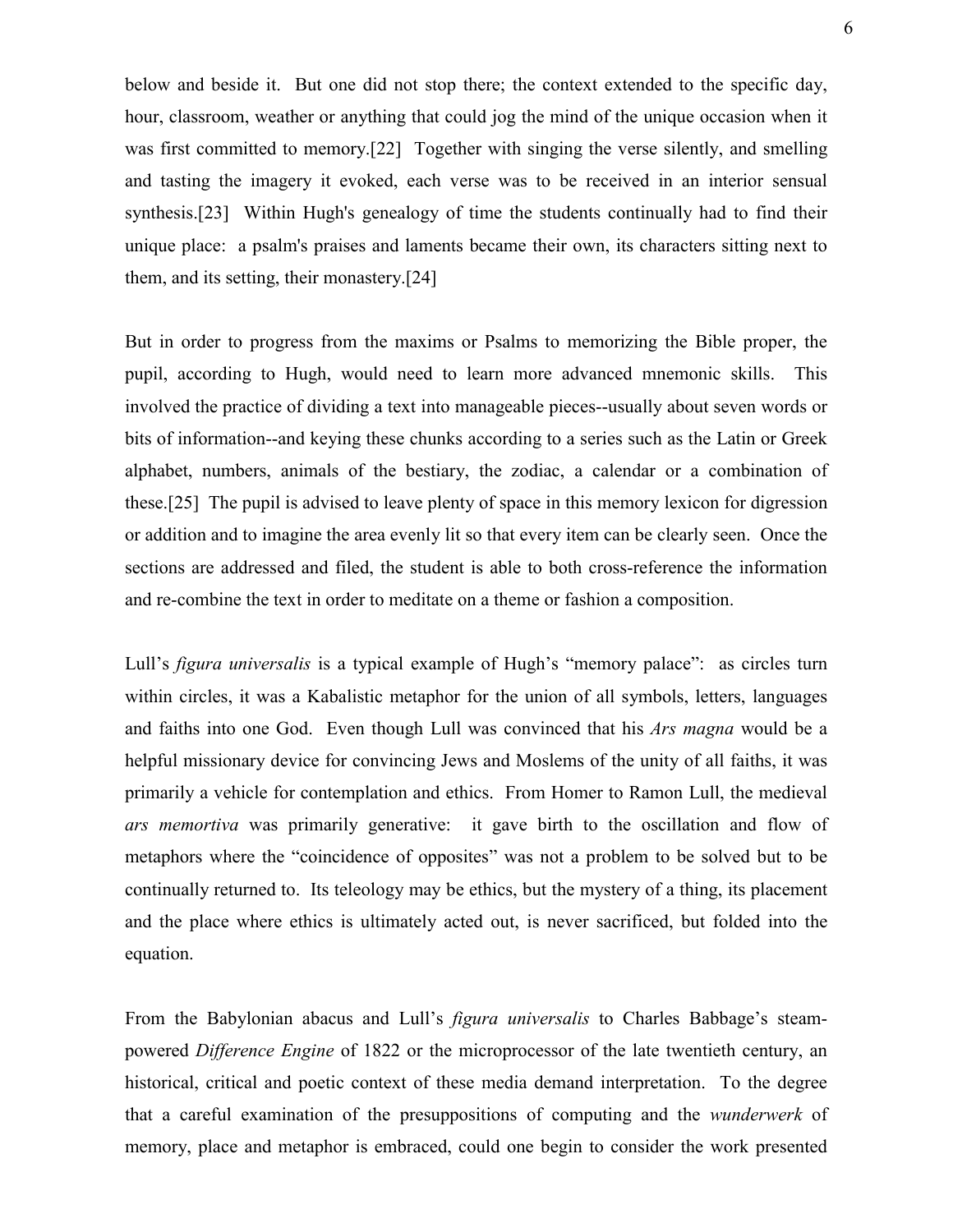here as art—be it generative or not—less as "cunning" craftsmanship than the "harmonious reason" of poetry grounded in ethics.

## **References**

[1]*The American Heritage Dictionary of the English Language*, Fourth Edition, 2000. http://www.bartleby.org/61/.

[2]Plato, *Symposium*, 205e; Aristotle, *Nicomachean Ethics*, Book VI; *Politics*, 1254a, 13261.

[3]Plato, *Ion,* 533e; *Meno*, 99d; *Phaedrus* 245a.

[4]Herodotus, Book II, 53.

[5]Martin Heidegger, "Building, Dwelling, Thinking," in *Poetry, Language, Thought*, trans. A. Hofstadter (New York: Harper and Row, 1971), 145-61. On the other of otherness see Luce Irigaray, *An Ethics of Sexual Difference*, trans. Carolyn Burke and Gillian Gill (New York: Cornell University Press, 1993).

[6]Metaphor, argues Paul Ricoeur, is at the basis of poetics: the poem in miniature. *The Rule of Metaphor: Multidisciplinary Studies of the Creation and Meaning of Language,* trans. Robert Czerny (Toronto: University Press, 1977), 222.

[7]Ricoeur, *Rule of Metaphor*, 16-20. His definition springs from metaphor as defined by Aristotle in his *Poetics* 1457 b 6-9.

[8]Ricoeur, *Rule of Metaphor*, 22.

[9]See, for instance, Paul Ricoeur, *The Symbolism of Evil*, 3-24.

[10]Paul Ricoeur, *Lectures on Ideology and Utopia* ed. G. Taylor (New York: Columbia University Press, 1986), xxvii-xxxv and lecture 1. According to Ricoeur, the inherent totalizing or fundamentalizing danger in the reception of any cultural narrative needs to be kept in check through a certain critical distanciation which entails, in effect, an interpretive dialectic between belonging to and distancing from the given cultural myths. On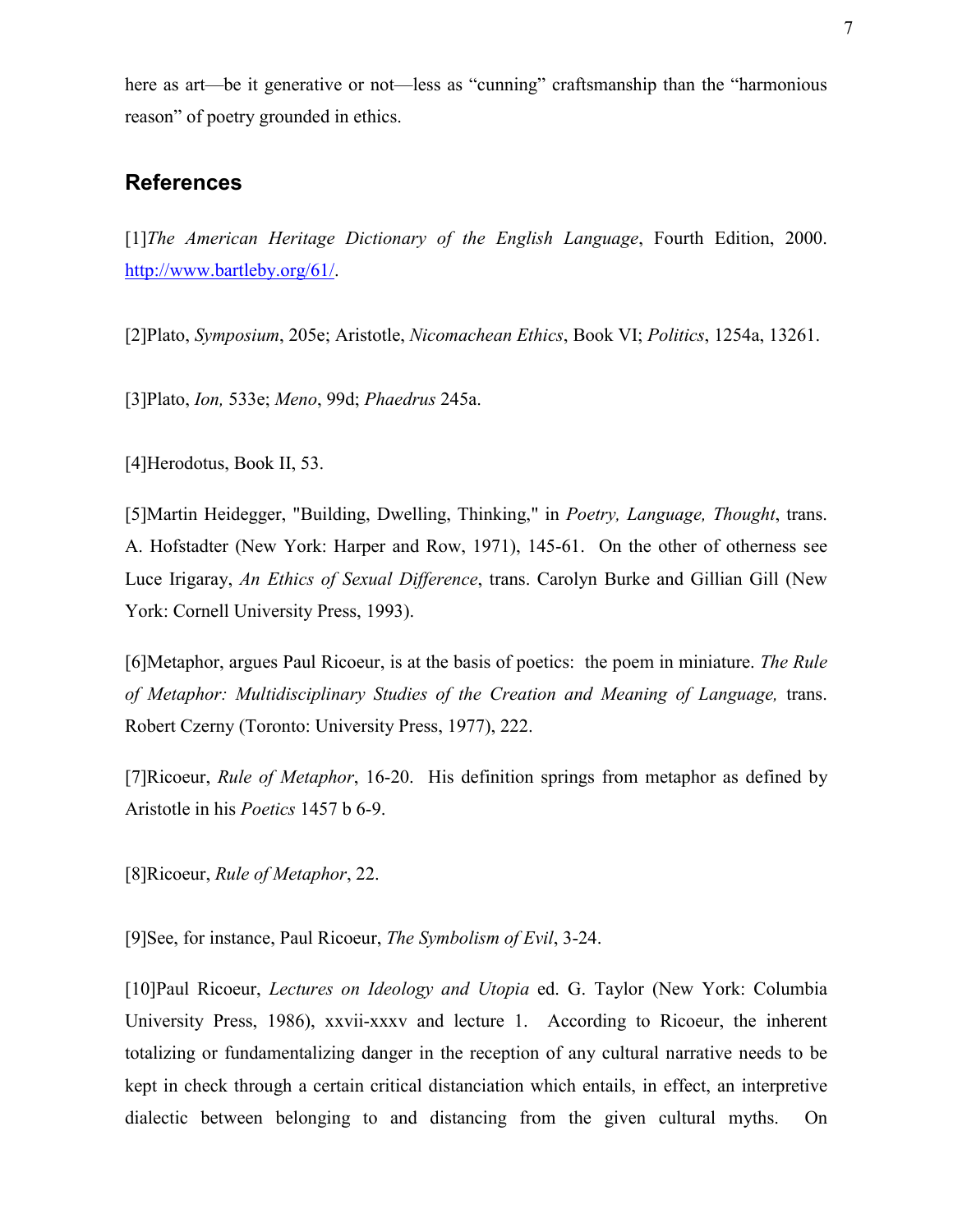distanciation, see Paul Ricoeur, "Science and Ideology" (1974), in *Hermeneutics and the Human Sciences*, ed. and trans. John B. Thompson (Cambridge: Cambridge University Press, 1981), 222-46; and idem, "Myth is the Bearer of Possible Worlds: An Interview," in Richard Kearney, *Dialogues with Contemporary Thinkers: The Phenomenological Heritage* (Manchester: Manchester University Press, 1984), 36-45.

[11]*The American Heritage Dictionary of the English Language*, Fourth Edition, 2000. http://www.bartleby.org/61/.

[12]See Dalibor Vesely, "The Question of Technology" in Alberto Pérez-Gómez and Louise Pelletier, eds., *Architecture, Ethics and Technology* (Montreal: McGill-Queen's University Press, 1994).

[13]See Edward S. Casey, *The Fate of Place: A Philosophical History* (Berkeley: University of California Press, 1997).

[14]Aeschylus, *Prometheus Bound,* 250-56.

[15]*The American Heritage Dictionary of the English Language*, Fourth Edition, 2000. http://www.bartleby.org/61/.

[16]*ibid.*

[17]In its most reduced form, the root of memory is *mr*. Its letter m, *m'm,* means "water", as its written form suggests, and forms the bulk of our "watery" words such as moist, mellifluous, mist, immerse, marine, marsh, menstrual, emanate. This sound is related to *m~-*, meaning "good" "mother" and "damp" in a seamless whole. The letter r, *r'sh*, means "head" and relates to the roots *er-*, *ar-* and *or-*. *Er-* means "to set in motion" and is at the root of the Latin *oriri*, to be born or "origin"; whereas *ar-* means "to fit together", the Latin *ordo*, the weave, the threads on a loom, h*ar*mony, *ar*t and *ar*chitecture; finally *or-* means to speak or pray as in the Latin *orare.* Taken together, *mr* could simply be translated as "head-waters"- evoking the primordial rhythms of music and dance, composing and re-composing, giving birth to poetry, prayer and healing. See Carrin Dunne, "The Roots of Memory", Spring (1988): 113-15; Edward Casey, *Remembering: A Phenomenological Study* (Bloomingdale: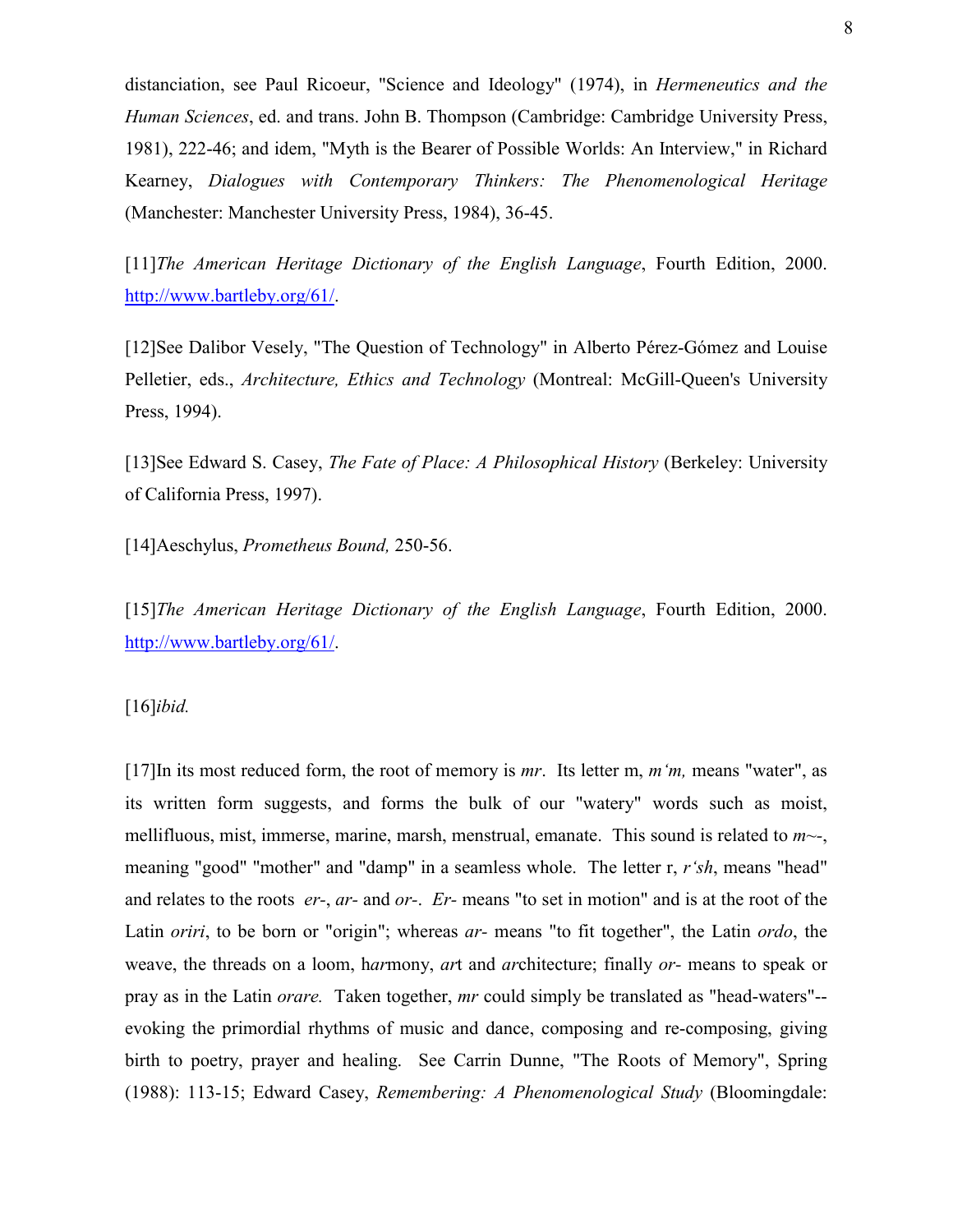Indiana University Press, 1987), 273-75. Compare memory as mourning with Heidegger's thinking as thanking in *What is Called Thinking?* (New York, 1968), 138-43.

[18]Paolo Rossi, *Clavis Universalis: Arti mnemoniche e logica combinatoria a Lullo a Leibniz* (Milan: Riccardi, 1960).

[19]After Lull's research, the history of computing typically jumps to 1617 with John Napier's "bones"—a set of vertical rectangular rods able to carry out logarithms like a slide rule; to 1623 with Wilhelm Schickard's six-digit "calculating clock", to 1644 with Blaise Pascal's gear-driven eight-digit "Pascaline", to 1668 with Sir Samuel Morland's non-decimal adding machine; to 1674 with Gottfried Wilhelm von Leibniz's crank-operated 12-digit "Stepped Reckoner"; then to 1820 where Charles Xavier Thomas de Colmar produced a popular machine, the "arithometer", that could add, subtract, multiply and divide, and finally to the invention of the steam-powered "Difference Engine" of 1822 by Charles Babbage, where the automated random-access memory of the modern computer began.

[20]Mary Carruthers, The Book of Memory: A Study of Memory in Medieval Culture (Cambridge: Cambridge University Press, 1990), 14. See also Frances A. Yates, The Art of Memory (Chicago: Chicago University Press, 1966).

[21]Hugh of St. Victor, *Didascalicon* 3.11; and *De tribus maximis circumstantiis gestorum,* 490, lines 39-41.

#### [22]Carruthers, 94.

[23]Scribes typically mumbled as they wrote just as the medieval reader had to speak each word out loud in order to release its meaning: the scriptorium was the noisiest chamber in the monastery. Clanchy, *Memory to Written Record*, 89-115.

[24]"Hugo of St. Victor: *De tribus maximus circumstantiis gestorum,*" trans. W. M. Green, *Speculum* 18 (1943): 484-93, esp. 491, lines 3ff*;* and Zinn, "Art of Memory," 227. See also Beryl Smalley, *The Study of the Bible in the Middle Ages*, 2nd ed. (Oxford, 1952), ch. 3 and M.-D. Chenu, *Nature, Man and Society in the Twelfth Century*, trans. J. Taylor and L.K. Little (Chicago, 1968), 99-145.